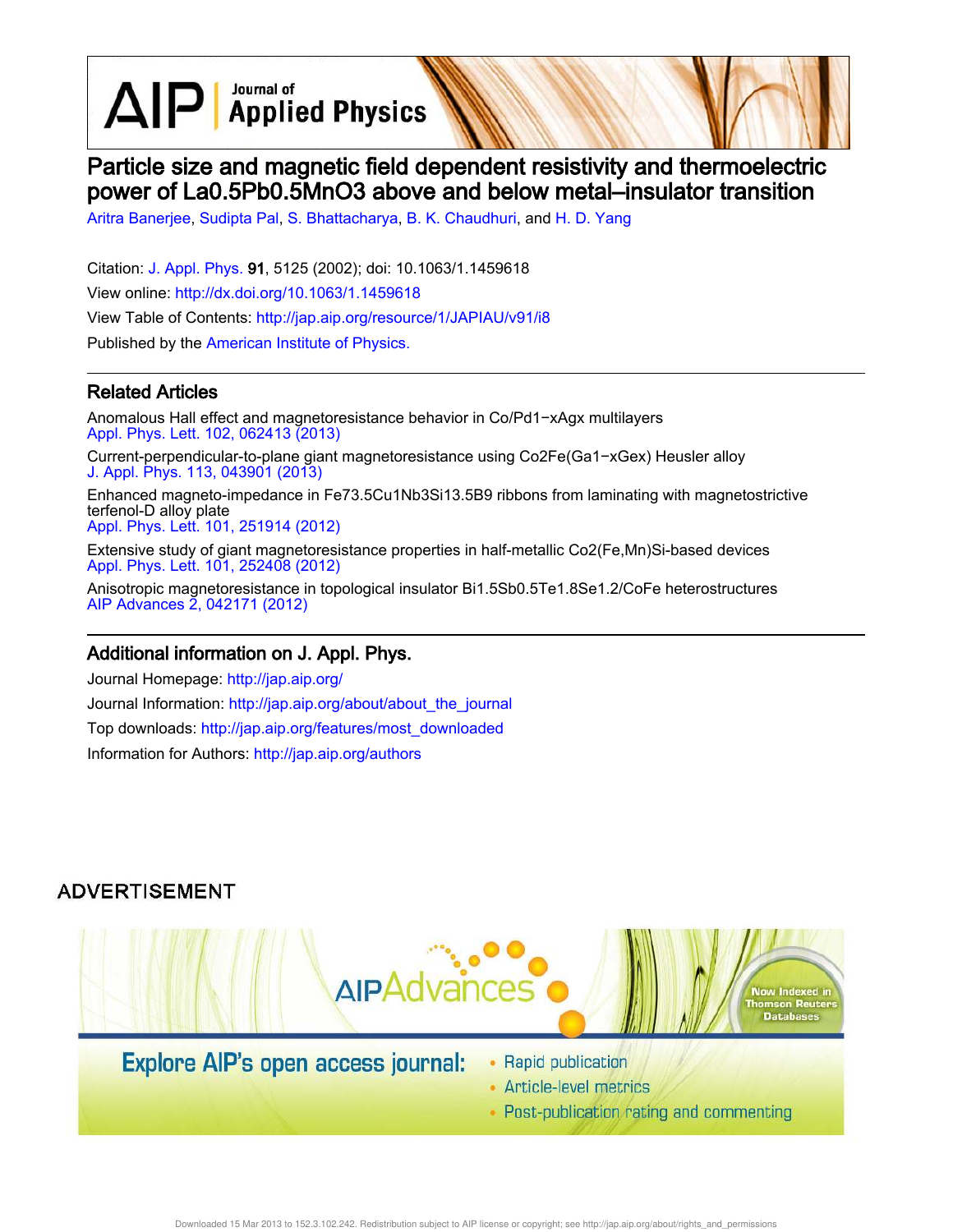## **Particle size and magnetic field dependent resistivity and thermoelectric power of La0.5Pb0.5MnO<sup>3</sup> above and below metal–insulator transition**

Aritra Banerjee, Sudipta Pal, S. Bhattacharya, and B. K. Chaudhuri<sup>a)</sup>

*Solid State Physics Department, Indian Association for the Cultivation of Science, Kolkata 700032, India*

H. D. Yang

*Department of Physics, National Sun Yat-Sen University, Kaohsiung, Taiwan 804, Republic of China*

(Received 11 September 2001; accepted for publication 17 January 2002)

The effect of particle size on the transport properties (resistivity and thermopower) of  $La<sub>0.5</sub>Pb<sub>0.5</sub>MnO<sub>3</sub>$  has been investigated both in the presence and in the absence of magnetic field  $B=0.0-1.5$  T (maximum). Grain size, dc conductivity; and the metal–insulator transition temperature  $T_p$  of the sample increase with increasing annealing time. Grain size has, however, comparatively little effect on the Seebeck coefficient *S*. Magnetoresistance is higher for the samples with smaller grain sizes. dc magnetic susceptibility also increases with increasing grain size. High temperature  $(T > \theta_p/2)$  resistivity data well fit the small polaron hopping model. Polaron hopping energy  $W_H$  decreases but polaron radius  $r_p$  increases with the increase of grain size. In the metallic regime (for  $T < T_p$ ), resistivity data fit well with  $\rho = \rho_0 + \rho_{2.5} T^{2.5}$  and the transport mechanism is attributed mainly to the magnon-carrier scattering  $({\sim}T^{2.5})$ . In all the samples with different grain sizes, *S* changes sign below  $T_p$ . In contrast to magnetoresistance, application of magnetic field increases *S* at low temperature  $(T \leq T_p)$  for these samples. Thermopower data in the metallic phase (both for  $B = 0.0$  and 1.5 T) can be analyzed by considering a spin-wave fluctuation term ( $\sim T^4$ ) in addition to the magnon-scattering term similar to the case of resistivity data. Although the variable range hopping mechanism is supported from the resistivity data (for  $T_p > T > \theta_p/2$ ), it is hard to justify this model from the temperature dependent thermopower data. © *2002 American Institute of Physics.* [DOI: 10.1063/1.1459618]

#### **I. INTRODUCTION**

The phenomenon of giant magnetoresistance (GMR) in  $La_{1-x}A_xMnO_3$  ( $A = Sr$ ,Ba,Ca,Pb) has spurred renewed interest because of their interesting physical properties<sup>1–3</sup> and also for their uses in the field of magnetic memory sensor, recorder heads, etc. Previously several attempts have been made to explain the magnetotransport property and metal– insulator transition (MIT) considering the double exchange (DE) mechanism.<sup>4</sup> It is now established that the DE mechanism alone cannot explain the available experimental data. The contribution of electron–phonon interaction leading to the Jahn–Teller mechanism has also been invoked.<sup>5</sup> So far structural and magnetotransport properties of single crystals, thin films, and polycrystalline powders of these doped manganites have been studied in detail. $6-8$  But the role of grain boundaries and the effect of grain size on the magnetotransport property including thermopower have not yet been clearly revealed. $9-11$  For technological application of these manganites, it is of fundamental importance to investigate the effect of particle size on the magnetoresistance  $(MR)$ , thermoelectric power (TEP), and other properties. In the low temperature metallic phase, like resistivity, TEP is also related to the changes in electronic structure and different scattering processes. Again in the high temperature insulating (semiconducting) phases, TEP and MR data provide important information on the energy dependence of the parameters governing the high temperature charge transport mechanism.

In the present work we have carefully investigated and analyzed the effect of particle size on the magnetotransport properties of a typical concentration of the well characterized La–Pb–Mn–O-type GMR system<sup>3,12</sup> viz, La<sub>0.5</sub>Pb<sub>0.5</sub>MnO<sub>3</sub> by measuring the temperature and magnetic field (maximum field  $B=1.5$  T) dependent resistivity, thermoelectric power, and related parameters.

#### **II. EXPERIMENT**

Polycrystalline  $La<sub>0.5</sub>Pb<sub>0.5</sub>MnO<sub>3</sub>$  samples with different grain size were prepared by the conventional solid state reaction method.<sup>13,14</sup> Several successive steps, as mentioned below, are taken to make samples of different grain sizes. Stoichiometric amounts of  $La_2(CO_3)_3$ , PbO, and  $\text{Mn}(C_2H_3O_2)$  (each of purity >99.99%) were first well mixed and heated at 500 °C for 5 h. This precursor sample is divided into three parts for making three samples of different grain sizes  $(S1 \le S2 \le S3)$ . After well grounding, the first part  $(S1)$  is heated at 900 °C for 48 h with intermediate grinding. The grounded powder was palletized and annealed again at 900 °C for 24 h. For preparing the next sample  $(S2)$ , the second part of the precursor powder was sintered at 900 °C for 65 h with intermediate grounding (seven times). This annealed powder was next palletized and then annealed again at 900 °C for 24 h. To prepare the third sample  $(S3)$  of

a)Author to whom correspondence should be addressed; electronic mail: sspbkc@mahendra.iacs.res.in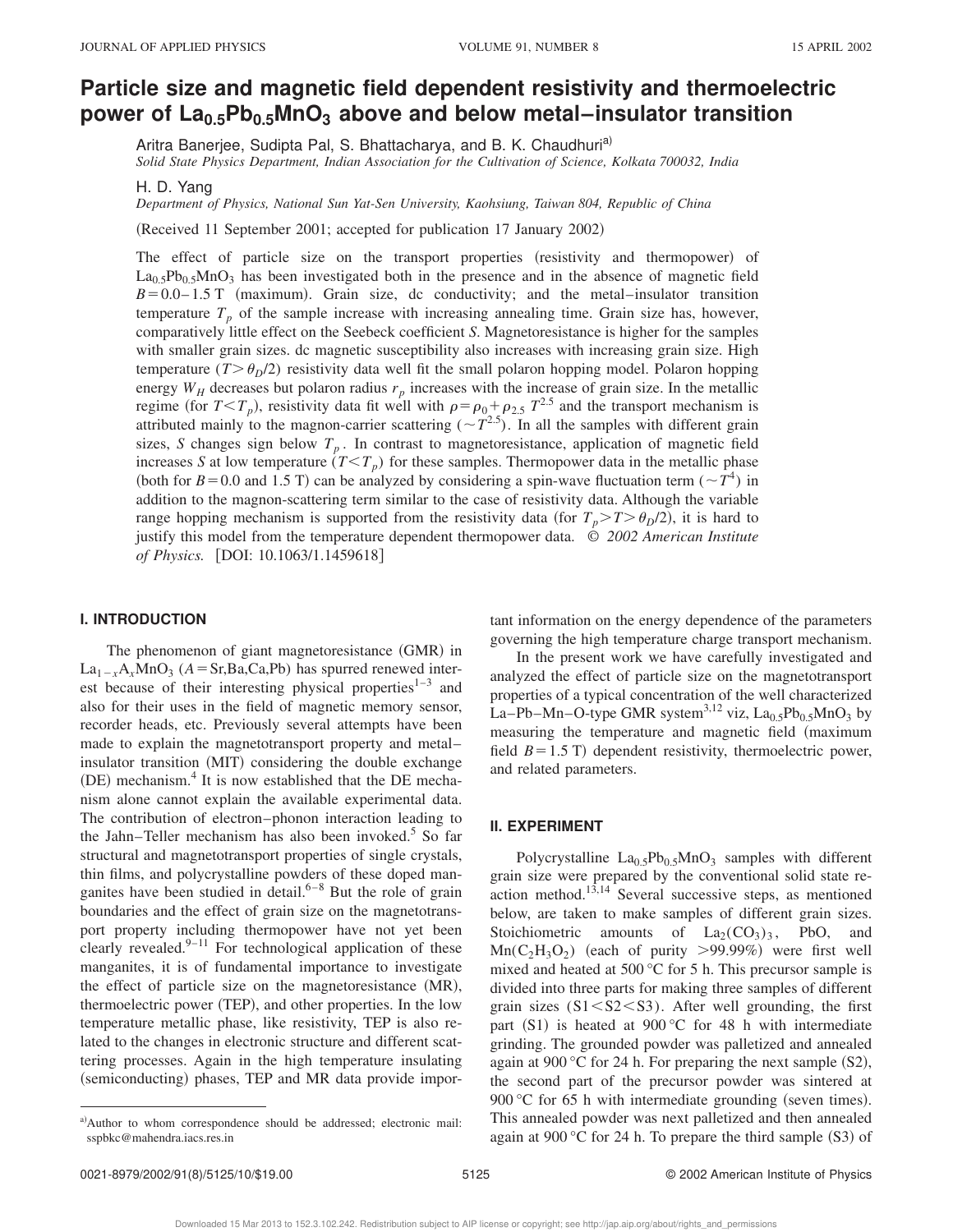the largest grain size  $(S3 > S2 > S1)$ , the well ground preheated sample was sintered at 900 °C for 72 h with intermediate grounding after every 24 h. The well ground powder is then palletized and annealed at 940 °C for 25 h. All three sample pellets in their respective final stages were furnace cooled to room temperature. The phase purity of S1, S2, and S3 were checked by x-ray diffraction (XRD) with  $Cu K_{\alpha}$ radiation ( $\lambda = 1.541$  Å). The particle size was determined both from XRD and transmission electron microscope (TEM) techniques. For TEM study, finely powdered samples on carbon grids were used. Temperature dependent resistivity  $\lceil \rho(T) \rceil$  was measured with four probe technique in the range of 80–400 K both in  $B=0.0$  and 1.5 T magnetic field. Temperature and field dependent thermoelectric power (S) was measured by the standard differential technique<sup>14</sup> in the temperature range of 80–300 K. All the experimental data were collected in the heating direction similar to our earlier work.<sup>15</sup> Room temperature  $(300 \text{ K})$  susceptibilities of the samples were measured by vibrating sample magnetometry.

#### **III. RESULTS AND DISCUSSION**

The single-phase (perovskite-type) behavior of all the samples is confirmed from the XRD patterns shown in Fig. 1. From the XRD peak width we have calculated the grain size of each of the samples using the relation<sup>16</sup> *S*  $= K\lambda/\beta \cos(\theta)$ , where *K* is a constant depending on the grain shape  $(=0.89,$  for circular grain),  $\lambda$  = wavelength of Cu  $K_a$ radiation (=1.541 Å), and  $\beta$ = full width at half maxima of the XRD peaks. From the estimated grain size, as shown in Table I, one find that grain size increases with increasing sample number, i.e., with increasing annealing time, temperature, and also grinding time. As the above method for determining grain size using XRD data is an approximate one and often corresponds to crystalline domain size inside each grain, we have also analyzed the samples using the TEM technique. The TEM micrographs shown in Fig. 2 clearly indicate the grain size differences (successive increase of grain size from  $S1$  to  $S3$ ) in these samples. The estimated average particle/grain sizes obtained from TEM micrographs shown in Table I also indicate that particle or grain size increases with annealing time. The effect of grain size on the transport property is discussed below.

#### **A. Grain size and field dependent resistivity**

Figure 3 represents temperature and field dependent resistivity  $\lceil \rho(T) \rceil$  of the samples of different grain sizes (S1, S2, S3) showing distinct maxima around the MIT temperature  $T_p$ . Unlike resistivity, room temperature paramagnetic susceptibility  $\chi$  increases with the increase of grain size (Table I) which is in accordance with that of an earlier observation.<sup>10</sup> Figure 3 shows the systematic decrease of  $\rho$ with increasing grain size over the whole range of temperature of our investigation. On the other hand  $T_p$  increases with increasing grain size of the samples. This is not unusual, as  $\rho$ is increasingly influenced by the presence of grain boundary (GB). The GB acts as a region of enhanced scattering for the conduction electron.<sup>11</sup> The estimated ratio of resistivity at the peak and that at lowest measuring temperature, viz. at 85 K



FIG. 1. XRD patterns of three  $La<sub>0.5</sub>Pb<sub>0.5</sub>MnO<sub>3</sub>$  samples with different grain sizes  $(S1< S2< S3)$  showing grain size dependent metal–insulator transitions.

 $(= \rho_p / \rho_{85})$  increases with increasing particle size (Table I), which also confirms similar results reported earlier on other GMR samples.<sup>9,10</sup> It is further noticed from Fig. 3 that for each of the samples, magnetic field has the effect of uniformly decreasing resistivity and shifting of  $T_p$  to a higher temperature region.

The observed grain size and magnetic field dependent resistivity (and magnetization) data can be qualitatively explained with the help of magnetic domain scattering at the boundary regions.  $9,1\overline{1},17$  From a microscopic point of view, the present system of our investigation contains metallic ferromagnetic domains connected by paramagnetic insulating regions. As the grain size decreases, the relative contribution of the insulating region increases, making  $\rho$  large and lowering  $T_p$ .<sup>10</sup> For the samples with larger grain sizes, the contribution from the insulating region is small and as a result,  $\rho$ is smaller.<sup>10</sup> TEM micrographs shown in Fig. 2 clearly indicate that for sample S3 with the largest grain size, the interconnectivity between the grains is better than those of S1 and S2 having smaller grain sizes. Thus the relative contribution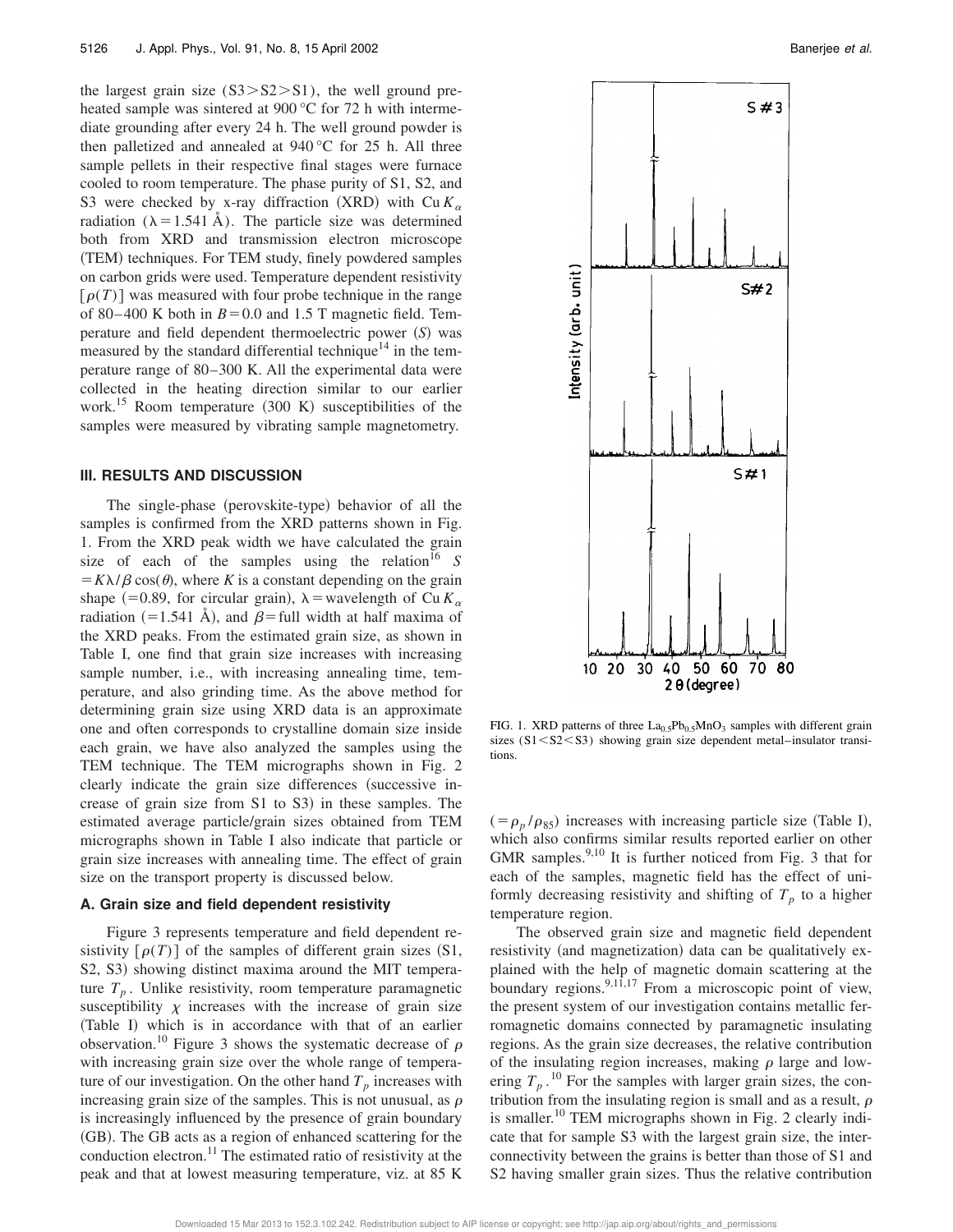TABLE I. Some important physical parameters of the  $La<sub>0.5</sub>Pb<sub>0.5</sub>MnO<sub>3</sub>$  sample prepared by varying annealing and grinding time (annealing time increases in order of increasing sample number).

| Sample         | Mean grain size $(\mu m)$ |       |                         | $\theta_D$ | $\rho_{300\,\mathrm{K}}$ | $\chi\times10^4$ |                                |      |
|----------------|---------------------------|-------|-------------------------|------------|--------------------------|------------------|--------------------------------|------|
| No.            | <b>XRD</b>                | TEM   | $\boldsymbol{D}$<br>(K) | K)         | $(\Omega$ cm)            | (cgs)            | $\rho_p/\rho_{85\,\mathrm{K}}$ | (A)  |
| S1             | 0.019                     | 0.102 | 235                     | 598        | 1.158                    | 46.825           | 1.48                           | 1.89 |
| S2             | 0.036                     | 0.139 | 259                     | 608        | 0.401                    | 48.899           | 1.85                           | 2.08 |
| S <sub>3</sub> | 0.039                     | 0.229 | 280                     | 640        | 0.215                    | 61.701           | 2.27                           | 2.09 |



 $S#3$ 



 $5#2$ 



 $S#1$ 

FIG. 2. TEM micrographs of three  $La<sub>0.5</sub>Pb<sub>0.5</sub>MnO<sub>3</sub>$  samples of different grain sizes (S1, S2, and S3). Bar indicates  $10^{-5}$  cm.

of the insulating region connecting the grains is smaller in the sample with a bigger grain size, which is also in accordance with our explanation. Considering the electronic structure of Mn<sup>3+</sup>  $\left[t_{2g}^{3}, e_g^1(S=2)\right]$  and Mn<sup>4+</sup>  $\left[t_{2g}^{3}(S=3/2)\right]$ , it is well known that the  $e^{\int_{g}^{1} e^{1} \cdot e^{1} \cdot e^{1}}$  electron of Mn<sup>3+</sup> is only electronically active. Since the conduction electrons are completely polarized inside a magnetic domain, these  $e_g^1$  electrons are easily transferred between pairs of  $Mn^{3+}$  and  $Mn^{4+}$ . When these electrons travel across the grains, strong spin dependent scattering at the GB will lead to high zero field  $\rho$ . Application of a magnetic field can readily align the domain into parallel configuration causing  $\rho$  to drop, as seen from Fig. 3.

The temperature dependence of MR ratio  $\left[\Delta \rho/\rho_0\right]$  $=-(\rho_H-\rho_0)/\rho_0$ , where  $\rho_0$  is the zero field resistivity and  $\rho_H$  is the resistivity in the applied field of  $B=1.5$  T] of the

![](_page_3_Figure_13.jpeg)

FIG. 3. Temperature dependent resistivity curves of three  $La<sub>0.5</sub>Pb<sub>0.5</sub>MnO<sub>3</sub>$  of different grain sizes  $S1$ ,  $S2$ , and  $S3$  (both in the presence and absence of magnetic field  $B=0.0$  and  $B=1.5$  T).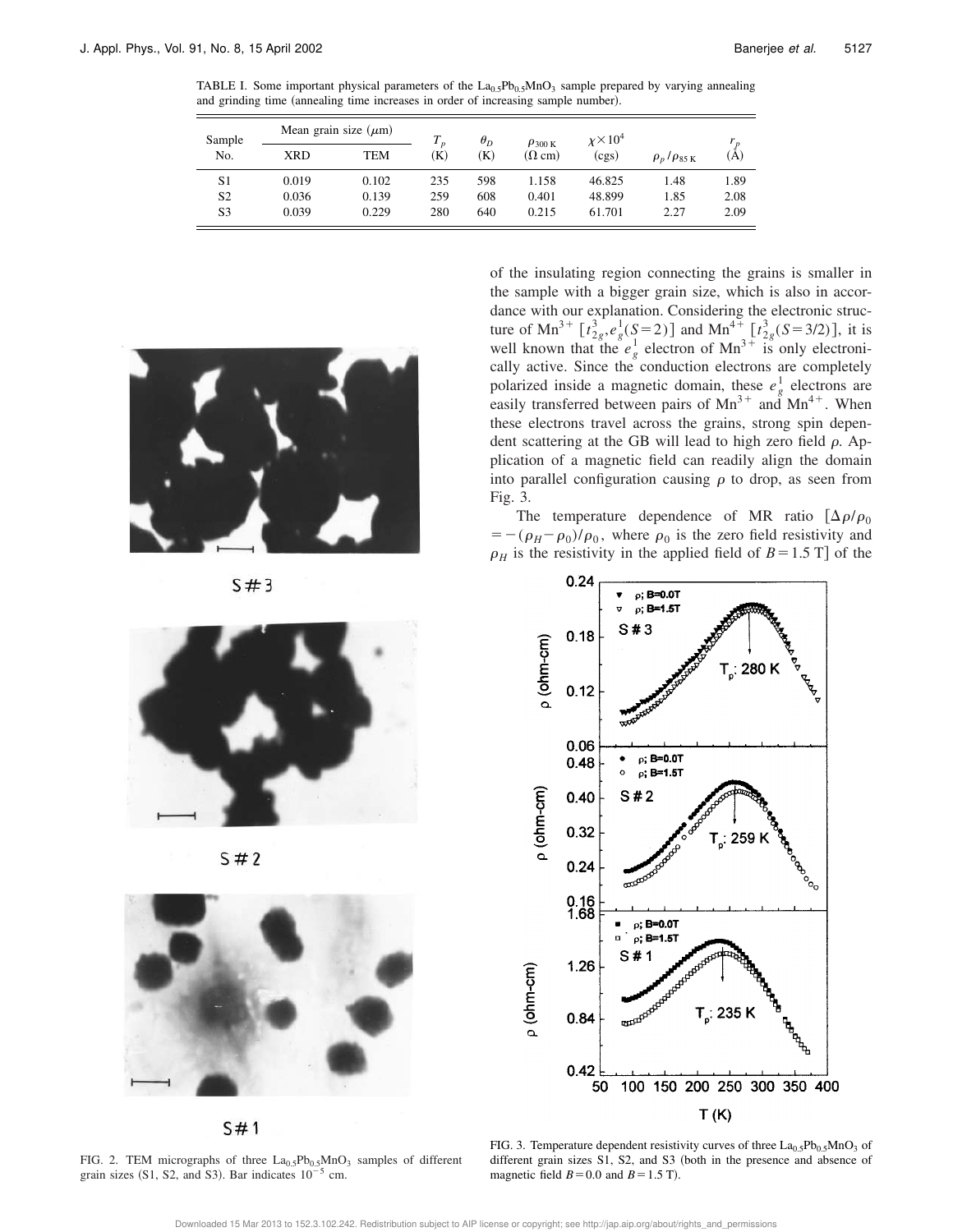![](_page_4_Figure_1.jpeg)

FIG. 4. Thermal variation of MR of the three  $La<sub>0.5</sub>Pb<sub>0.5</sub>MnO<sub>3</sub>$  samples of different grain sizes.

samples with different grain sizes are plotted in Fig. 4. The nature of thermal variations of the MR curves and the corresponding magnitudes of the MR values of the present samples are comparable to those obtained by other research groups<sup>18</sup> on similar samples. Although all the parameters, viz.  $\rho$ ,  $\rho_p / \rho_{85}$ ,  $\chi$ , and  $T_p$  are markedly affected by the grain size, it is interesting to note that the peak value of MR as well as the corresponding peak temperature do not show significant change with grain size. The peak associate with the insulating paramagnetic to ferromagnetic metallic transition in the MR curve arises due to magnetic ordering between  $Mn^{3+}$  and  $Mn^{4+}$  (or the ratio of  $Mn^{3+}/Mn^{4+}$  ions) and does not depend much on the grain size. This signifies that the ratio of  $Mn^{3+}$  and  $Mn^{4+}$  is comparable and almost equal to each other (i.e., it does not vary with grain size). Therefore the observed changes of transport properties of the same  $La<sub>0.5</sub>Pb<sub>0.5</sub>MnO<sub>3</sub>$  sample with different grain sizes could be attributed to the grain size effect, since the sample to sample variation of the ratio  $Mn^{3+}/Mn^{4+}$  in general responsible for the changes of the said properties, was eliminated. $9,19$  Figure 4 also indicates that the change of MR is larger for samples with smaller sizes and in the high temperature semiconducting region  $(T>T_p)$  this change is negligible. It is interesting to mention here that the low temperature  $(T < T_p)$  MR of a single crystal of GMR material is also found to be very small.<sup>11</sup> This implies that a substantial part of the MR of the present samples, at low temperature, arises from the grain boundaries which was also pointed out by Mahesh and a co-worker.<sup>9</sup>

From the analysis of the low temperature  $(T < T_p)$  resistivity data (ferromagnetic part), it appears that the grain size and domain scattering at the grain boundary regions are related. From the survey of recent literature,  $20-25$  it is found that the temperature dependent resistivity data in this region have not yet been well understood. The low temperature transport property is affected by several factors, viz. impu-

![](_page_4_Figure_6.jpeg)

FIG. 5. Resistivity  $\rho$  vs  $T^{2.5}$  curves for three  $La_{0.5}Pb_{0.5}MnO_3$  samples of different grain sizes  $(S1, S2, S3)$  both in the presence and absence of magnetic field. The solid lines indicate the best fit to the equation  $\rho = \rho_0$  $+\rho_{2.5}T^{2.5}$  at lower temperatures (*T*<*T<sub>p</sub>*). Inset shows the variation of residual resistivity  $\rho_0$  as a function of inverse grain size.

rity, complicated band structure, electron–electron, electron– magnon scattering, etc. Snyders *et al.*<sup>20</sup> and Urushibara *et al.*<sup>24</sup> tried to explain the resistivity data in the low temperature regime with the help of an electron–electron ( $\sim T^2$ ) dependency) scattering term. These authors<sup>20</sup> also included an additional  $T^{4.5}$  contribution, which was considered to be an electron–magnon scattering term. But, on the other hand, Urushibara showed that this contribution is actually due to spin wave scattering and the electron–magnon scattering process shows a  $T^{2.5}$  dependency. To justify the magnon scattering contribution, similar to earlier work $13,14$  on the  $La<sub>0.5</sub>Pb<sub>0.5</sub>Mn<sub>1-x</sub>Cr<sub>x</sub>O<sub>3</sub>$  type samples, we have fitted the low temperature resistivity data  $(T < T_p)$  for the present set of  $\text{La}_{0.5}\text{Pb}_{0.5}\text{MnO}_3$  samples with different equations having  $T^2$ ,  $T^{2.5}$ , and  $T^2 + T^{4.5}$  dependencies of resistivity. It is observed that the equation  $\rho = \rho_0 + \rho_{2.5}T^{2.5}$  best fits the low temperature resistivity data of all the present samples. Figure 5 shows that the  $\rho \sim T^{2.5}$  curves (for both  $B = 0.0$  and 1.5 T) are almost linear. This confirms that the transport mechanism in the low temperature  $(T < T_p)$  region is primarily due to the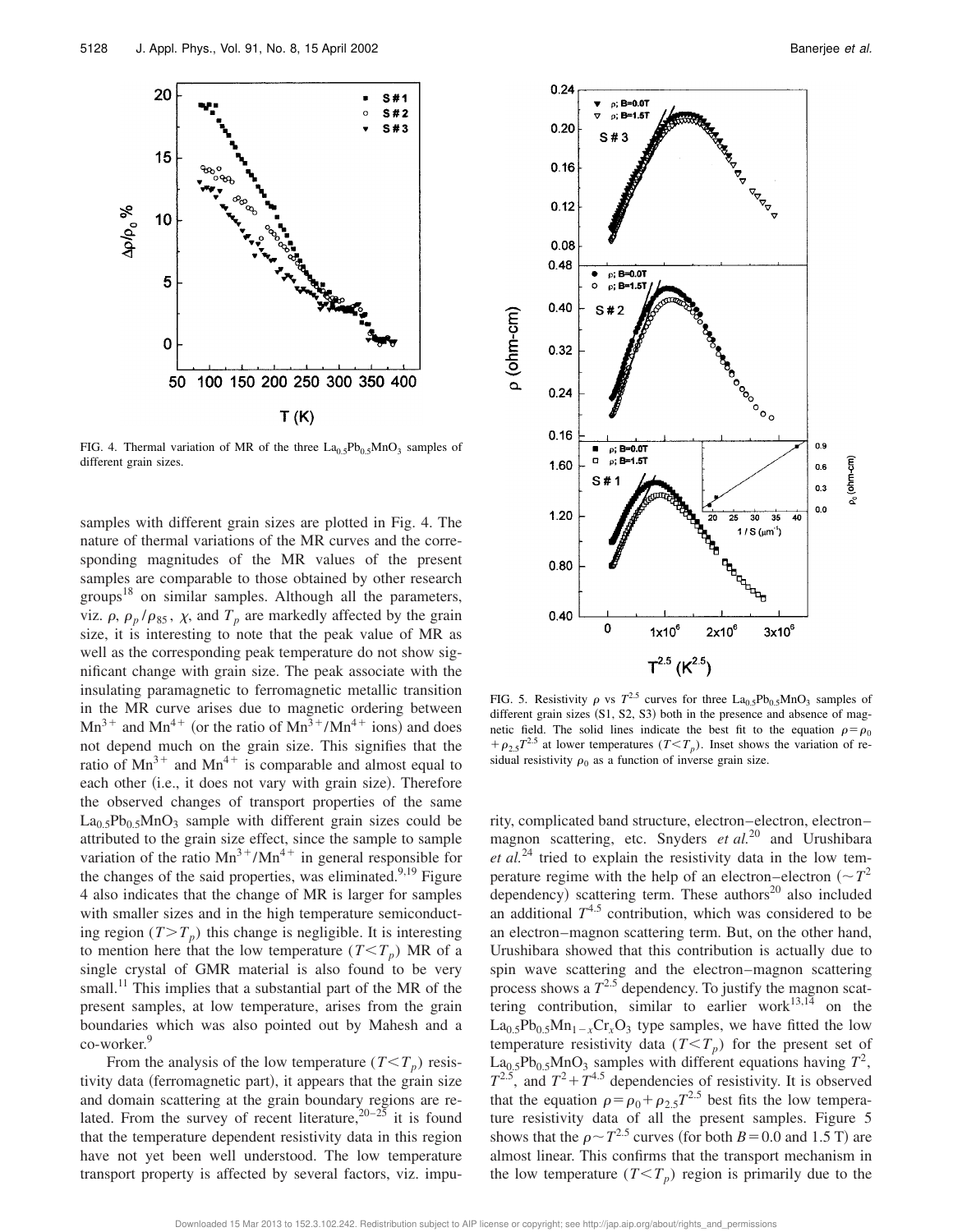TABLE II. The values of the parameters  $\rho_0$ ,  $\rho_{2.5}$ , and activation energy  $E_p$  [Eq. (1)] obtained from fitting the low temperature  $(T \leq T_p)$  and high temperature  $(T \geq \theta_p/2)$  conductivity data both in the presence and absence of magnetic field.

| Sample         | $\rho_0$<br>$(\Omega$ cm) |       | $\rho_{2.5}$<br>$(\Omega \text{ cm K}^{-2.5})$ |                       | $E_{p}$<br>(meV) |        |
|----------------|---------------------------|-------|------------------------------------------------|-----------------------|------------------|--------|
| No.            | $0.0$ T                   | 1.5T  | $0.0$ T                                        | 1.5T                  | $0.0$ T          | 1.5T   |
| S <sub>1</sub> | 0.918                     | 0.738 | $9.48 \times 10^{-7}$                          | $9.41 \times 10^{-7}$ | 124.43           | 120.94 |
| S <sub>2</sub> | 0.203                     | 0.171 | $3.11 \times 10^{-7}$                          | $3.02 \times 10^{-7}$ | 119.07           | 117.99 |
| S3             | 0.0961                    | 0.081 | $1.25 \times 10^{-7}$                          | $1.21 \times 10^{-7}$ | 107.83           | 105.94 |

electron–magnon scattering term, which further demonstrates that the metallic regime is actually in the ferromagnetic (FM) phase.<sup>21</sup> The temperature independent  $\rho_0$  term stands for the residual resistivity and arises due to domain, grain boundary, and other temperature independent scattering terms.20,23 The parameters obtained from the best fitted low temperature resistivity data are shown in Table II, both for  $B=0.0$  and 1.5 T. As expected, the temperature independent residual resistivity term  $\rho_0$  for all the present polycrystalline samples is somewhat larger than that obtained for single crystals.<sup>25</sup> One finds from Table II that  $\rho_0$  and  $\rho_{2.5}$  decrease with increasing grain size, both for  $B=0.0$  and 1.5 T. It indicates that with increasing grain size, the grain boundary region of individual grains decreases  $(Fig. 2)$  and hence the net grain boundary scattering term, influencing both the residual resistivity  $\rho_0$  and the electron–magnon scattering term  $\rho_{2.5}$ , decreases. This is in accordance with our earlier finding that  $\rho$  is increasingly affected by the presence of a GB, which acts as the region of the enhanced scattering center for the conduction electron. Again for each of the samples with fixed average grain size, it is seen from Table II that both  $\rho_0$ and  $\rho_{2.5}$  decrease with increasing magnetic field. This is likely, due to the fact that the main mechanism responsible for magnetoresistance is the influence of magnetic field on the magnetic domains and hence on the grain size.<sup>13,25</sup> The magnetic field suppresses the scattering from the domain boundary, as the field can align the domain into a parallel configuration, causing  $\rho$  and hence  $\rho_0$  and  $\rho_{2.5}$  to decrease with the application of the field as discussed above. The plot of residual resistivity  $\rho_0$  as a function of inverse grain size shows a nearly linear curve (inset, Fig. 5). From the slope of the curve, the specific grain boundary resistivity is estimated to be  $\sim 3.9 \times 10^{-6} \Omega \text{ cm}^2$ , which is 1 order of magnitude higher than that of  $La-Ca-Mn-O$  thin film.<sup>11</sup> This is considered to be due to the larger  $(1 \text{ order of magnitude})$  grain size of the film samples<sup>11</sup> than those of the present ceramic samples.

The signature of grain size effect is also visualized from the high temperature (above MIT temperature) resistivity data. It is observed from the analysis that these data can be well fitted with a thermally activated small polaron hopping (SPH) model,<sup>26</sup> similar to other samples<sup>3,20,21,27</sup> of the GMR family. According to the SPH model, $^{26}$  the expression for resistivity is given by

$$
\rho/T = \rho_{\alpha} \exp(E_p / k_B T),\tag{1}
$$

where  $\rho_{\alpha} = [k_B / \nu_{ph}Ne^2R^2c(1-c)]\exp(2\alpha R)$ ;  $k_B$  is the Bolt-

zmann constant, *T* is the absolute temperature, *N* is the number of ion sites per unit volume (calculated from density data),  $R$  is the average intersite spacing obtained from the relation  $R = (1/N)^{1/3}$ , *c* is the fraction of sites occupied by a polaron,  $\alpha$  is the electron wave function decay constant, and  $\nu_{ph}$  is the optical phonon frequency.  $E_p$  is the activation energy given by the relation<sup>28</sup>  $E_p = W_H + W_D/2$  for  $T > \theta_D/2$ (and  $E_p = W_D$  for  $T \le \theta_D/4$ ), where  $W_H$  is the polaron hopping energy given by  $E_p - E_s$  (discussed later),  $W_D$  is the disorder energy, and  $\theta_D$  is the Debye temperature. Resistivity curve (for both  $B=0.0$  T and 1.5 T) are replotted as  $ln(\rho/T)$ versus 1/*T* in Fig. 6. The nature of these curves confirms the applicability of Mott's SPH model in the insulating (semiconducting) region (above  $\theta_D/2$ ) predicting temperature dependence of activation energy in this region. From the slope of the straight line above  $\theta_p/2$  [obtained by fitting the resistivity curve with Eq.  $(1)$ , we have estimated the activation energy. The values of  $\theta_D/2$  are obtained as usual from the temperature, where deviation from linearity occurs in the high temperature region as shown in Fig. 6. The model parameters presented in Table II indicate that with increasing grain size, the activation energy gradually decreases both in the presence and absence of the magnetic field. This can be explained on the basis of the fact that with increasing grain size interconnectivity between grains increases (see TEM micrographs in Fig. 2), which help  $e_g^1$ , the only active electron, to hop between neighboring sites with much ease. This also explains the decrease of activation energy  $E_p$  with the gradual increase of grain size. It is well known<sup>26</sup> that conductivity data of semiconducting oxide system in the low temperature regime (below  $\theta_D/2$ ) follow Mott's variable range hopping (VRH) model of charge carriers. Recently, working with similar manganite systems, like La–Sr–Mn– Cu–O and La–Ca–Mn–O, different research groups<sup>21,29,30</sup> applied the VRH model to fit the conductivity data through the entire high temperature range  $(T>T_p)$ . Here we should point out that the said VRH model [Eq.  $(2)$  shown below] was actually derived for explaining the conductivity data below  $\theta_D/2$  (see straight line part in Fig. 7).<sup>26</sup> Accordingly, it is not generally appropriate to apply the VRH model for all the temperatures above  $T_p$ . For this reason, similar to our earlier work,<sup>13</sup> we applied the VRH model to fit the experimental data only in the lower temperature part of the high temperature conductivity data of the present samples, i.e., between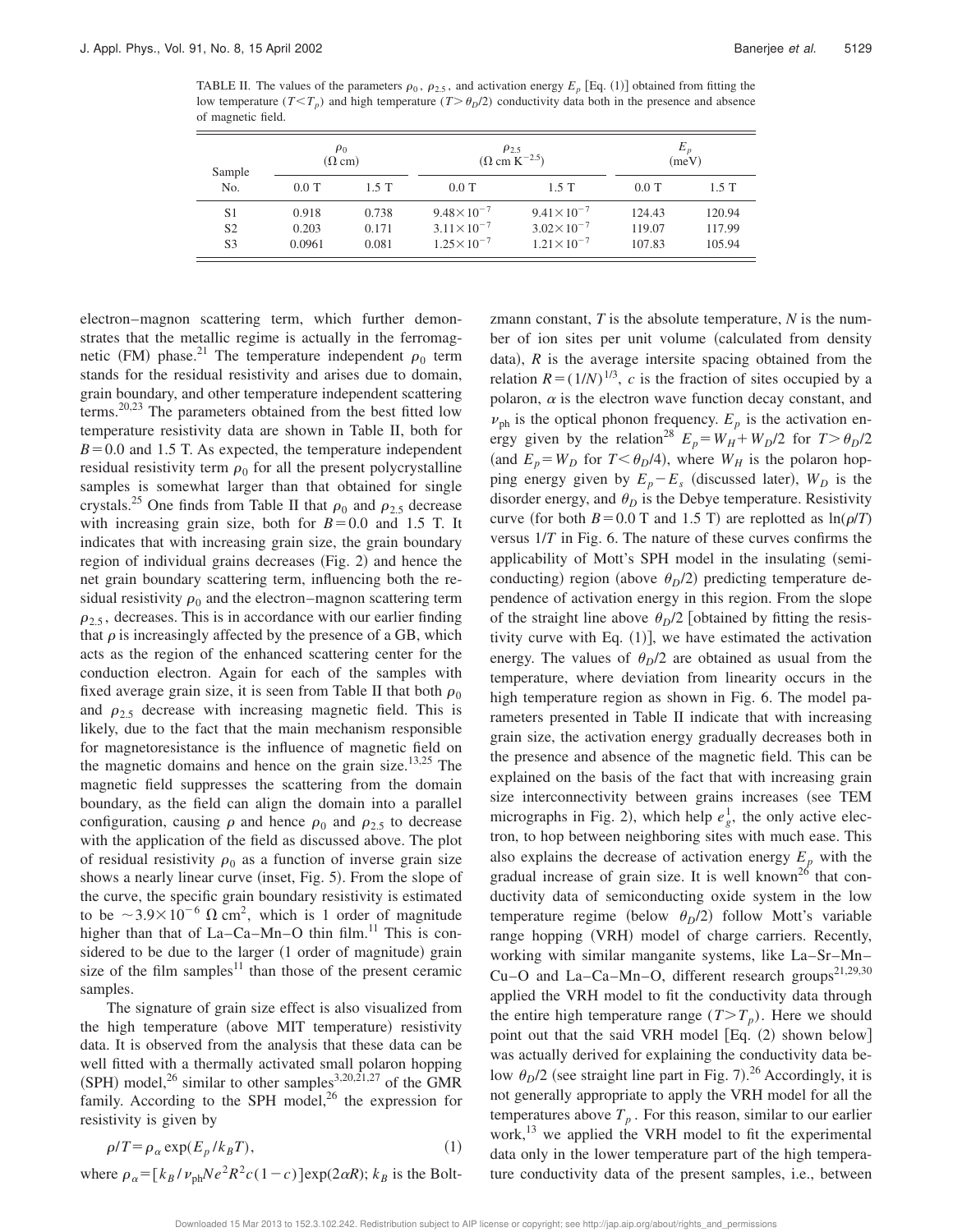![](_page_6_Figure_1.jpeg)

FIG. 6. Variation of  $ln(\rho/T)$  as a function of inverse temperature (1/*T*) of  $La<sub>0.5</sub>Pb<sub>0.5</sub>MnO<sub>3</sub>$  with different grain sizes S1, S2, and S3. The insets represent the data taken in the presence of magnetic field  $B=1.5$  T. Solid lines are the best fit to Mott's SPH model [Eq. (1)] above  $\theta_D/2$ .

 $T_p$  and  $\theta_p/2$ , both for *B* = 0.0 and 1.5 T. In the three dimensional case, the dc conductivity data according to the VRH model follows the equation<sup>26</sup>

$$
\sigma = \sigma_0 \exp(-[T_0/T])^{1/4},\tag{2}
$$

where  $T_0$  is a constant=16 $\alpha^3/k_BN(E_F)$ , and  $N(E_F)$  the density of states (DOS) at the Fermi level.  $T_0$  is obtained from the slope of the ln  $\sigma$  versus  $T^{-1/4}$  curve. The straight line of Fig. 7 gives the best-fit line obtained from fitting the conductivity data with Eq.  $(2)$ . The values of  $T_0$  given in Table III show that  $T_0$  decreases with increasing grain size, both for  $B=0.0$  and 1.5 T. But for a particular grain size, we notice that  $T_0$  decreases with the application of magnetic field. It is related to suppression of the magnetic domain scattering with the application of the field, as discussed previously. From the value of  $T_0$ , we have also calculated DOS at the Fermi level,  $N(E_F)$  (Table III) using the values of  $\alpha$  $=$  2.22 nm<sup>-1</sup> (Ref. 13) and 2.25 nm<sup>-1</sup> (Ref. 15) estimated earlier for similar GMR oxide samples. It is observed that

![](_page_6_Figure_7.jpeg)

FIG. 7. Plot of  $\ln \sigma$  vs  $T^{1/4}$  for the sample  $La_{0.5}Pb_{0.5}MnO_3$  with three different grain sizes (insets are the same curves with data taken in presence of magnetic field  $B=1.5$  T). The solid lines indicate the best fits with Mott's VRH model [Eq. (2)]. The temperature range between  $T_p$  and  $\theta_p/2$  (where VRH is well satisfied) decreases with the increase of grain size in the sample.

 $N(E_F)$  has an increasing trend with the increase of grain size (Table III). Careful examination of the best fit curve shown in Fig. 7 reveals that the temperature range over which VRH is applied (between  $\theta_D/2$  and  $T_p$ ), decreases (or the SPH conduction regime increases) with increase of grain size. Such a change in the nature of the hopping mechanism was also reported elsewhere. $^{21}$  Interesting information supporting the conduction mechanism, as discussed above, and the effect of grain size on transport properties are also obtained from the TEP data discussed below.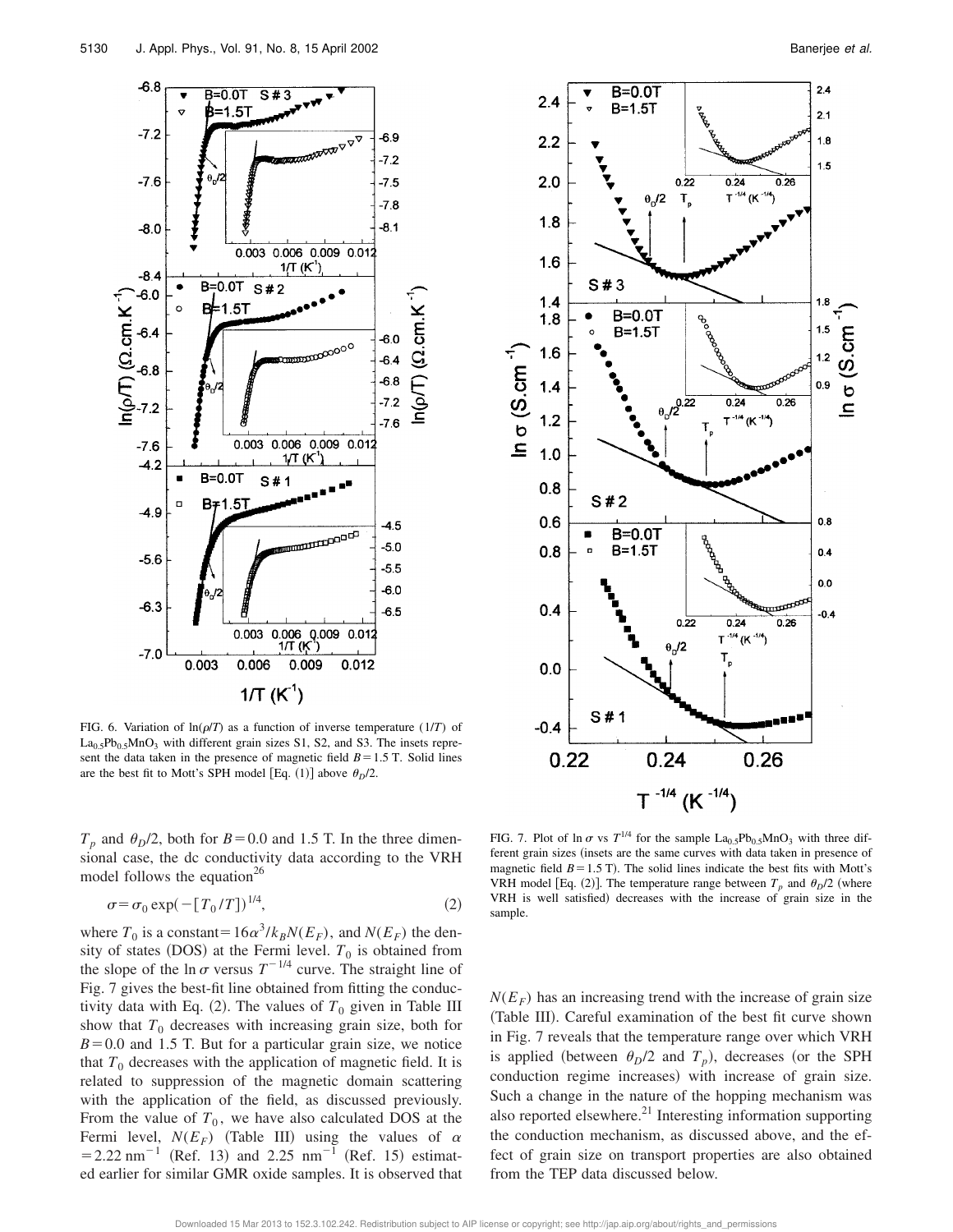TABLE III. The values of different parameters obtained from fitting the VRH model  $[Eq. (2)]$  of the conductivity curve in the region  $T_p < T < \theta_p/2$ .

| Sample         | $T_0$                |                     | $N(E_f)$ (eV <sup>-1</sup> cm <sup>-3</sup> )<br>for $\alpha$ = 2.22 nm <sup>-1</sup> |                       | $N(E_f)$ (eV <sup>-1</sup> cm <sup>-3</sup> )<br>for $\alpha$ = 2.25 nm <sup>-1</sup> |                       |
|----------------|----------------------|---------------------|---------------------------------------------------------------------------------------|-----------------------|---------------------------------------------------------------------------------------|-----------------------|
| No.            | $0.0$ T              | $1.5$ T             | $0.0$ T                                                                               | $1.5$ T               | $0.0$ T                                                                               | $1.5$ T               |
| S1             | $15.9 \times 10^{4}$ | $9.8 \times 10^{4}$ | $1.24 \times 10^{22}$                                                                 | $2.01 \times 10^{22}$ | $1.82 \times 10^{22}$                                                                 | $2.95 \times 10^{22}$ |
| S <sub>2</sub> | $2.8 \times 10^4$    | $2.4 \times 10^{4}$ | $7.08 \times 10^{22}$                                                                 | $8.39 \times 10^{22}$ | $1.08 \times 10^{23}$                                                                 | $1.23 \times 10^{23}$ |
| S <sub>3</sub> | $0.9 \times 10^{4}$  | $0.8 \times 10^{4}$ | $2.12 \times 10^{23}$                                                                 | $2.32 \times 10^{23}$ | $3.11 \times 10^{23}$                                                                 | $3.40 \times 10^{23}$ |

#### **B. Grain size and field dependent thermoelectric power**

It should be noted that strong temperature dependence of thermoelectric power (Seebeck coefficient *S*) for manganite samples with varying grain size has not been analyzed in detail to date.<sup>10</sup> Temperature dependence of  $S$  (both at  $B$  $=0.0$  and 1.5 T) for two typical samples S1 and S3 of different grain sizes  $(S3 > S1)$  is shown in Fig. 8. The magnitude of *S* and nature of the curve obtained at zero field agree very well with other reported $31$  results. From Fig. 8 we find that though small, *S* depends on grain size both in magnitude and in its temperature dependent behavior. In the more metallic sample (S3 with larger grain size), having low resistivity, the TEP in the low temperature metallic part is comparatively smaller ( $S \leq 2 \mu V$ ) than that ( $S > 2 \mu V$ ) obtained for

![](_page_7_Figure_6.jpeg)

FIG. 8. Thermal variation of Seebeck coefficient *S* of  $La<sub>0.5</sub>Pb<sub>0.5</sub>MnO<sub>3</sub>$  with two different grain sizes  $S1$  and  $S3$  (both at 0 and 1.5 T magnetic field). For the sample with smaller grain size  $(S1)$  the field dependence is very small particularly at the low temperature metallic regime.

the high resistive and small grain size sample  $(S1)$ . This observation also supports the result of Mahendiran and co-workers.<sup>10</sup> Furthermore, it is observed that magnetic field dependency of TEP data increases with increasing grain size, i.e., TEP data of S3 is more field dependent than those of S1 with smaller grain size  $(Fig. 8)$ . It is also interesting to note that TEP for S3 changes sign around 200 K, whereas TEP data of S1 changes sign at much higher temperature  $(\sim 250$ K). Figure 8 shows that for both the samples S1 and S3, TEP increases with magnetic field at low temperature, which also support the results obtained with other magnetoresistive samples.<sup>29,32</sup> The field dependent TEP data of sample S1 with smaller grain size also show a change in its field dependency at  $\sim$  200 K. It is discussed below that the field dependent TEP data in the low temperature ferromagnetic region also show the signature of magnon contribution.

Like low temperature  $(T < T_p)$  resistivity data, TEP data (for both  $B=0.0$  and 1.5 T) in the low temperature regime (ferromagnetic phase) were fitted with the following equation:<sup>14,31</sup>

$$
S = S_0 + S_{1.5}T^{1.5} + S_4T^4,\tag{3}
$$

where  $S_0$  (*S* at  $T=0$  K) has actually no physical origin. The  $T^{1.5}$  behavior suggests that electron–magnon scattering dominate the low temperature TEP data (FM phase) in the present manganite system as in the case of resistivity $14,31$ discussed earlier. The origin of the additional term  $S_4T^4$  (not used to fit the corresponding resistivity data) required to fit the TEP data is considered to be due to spin wave fluctuation in the FM phase.<sup>14</sup> No such behavior is, however, detected from the resistivity data. Figure 9 shows the best fit curve [solid line obtained from fitting with Eq.  $(3)$ ] in the low temperature metallic (ferromagnetic) phase of the  $La<sub>0.5</sub>Pb<sub>0.5</sub>MnO<sub>3</sub>$  samples. The corresponding fitting parameters, shown in Table IV indicate that  $S_0$  and  $S_{1.5}$  decrease with increasing grain size (for  $B=0.0$ ). This is likely to be due to the same magnetic domain and GB scattering mechanism discussed previously in analyzing resistivity data of the samples. The magnitude of the spin wave fluctuating parameter  $S_4$  increases with the increase of grain size (at  $B=0.0$ ) as the large grain size contains a relatively larger number of fluctuating magnetic spins. It is found that compared to the model parameters fitting the resistivity data (Table II), the corresponding parameters fitting the TEP data (Tables IV and V) are less effected by different grain sizes and magnetic field strengths. It resembles the fact that thermopower is comparatively less sensitive to the grains, since heat flow from grain to grain is additive in nature.<sup>14</sup>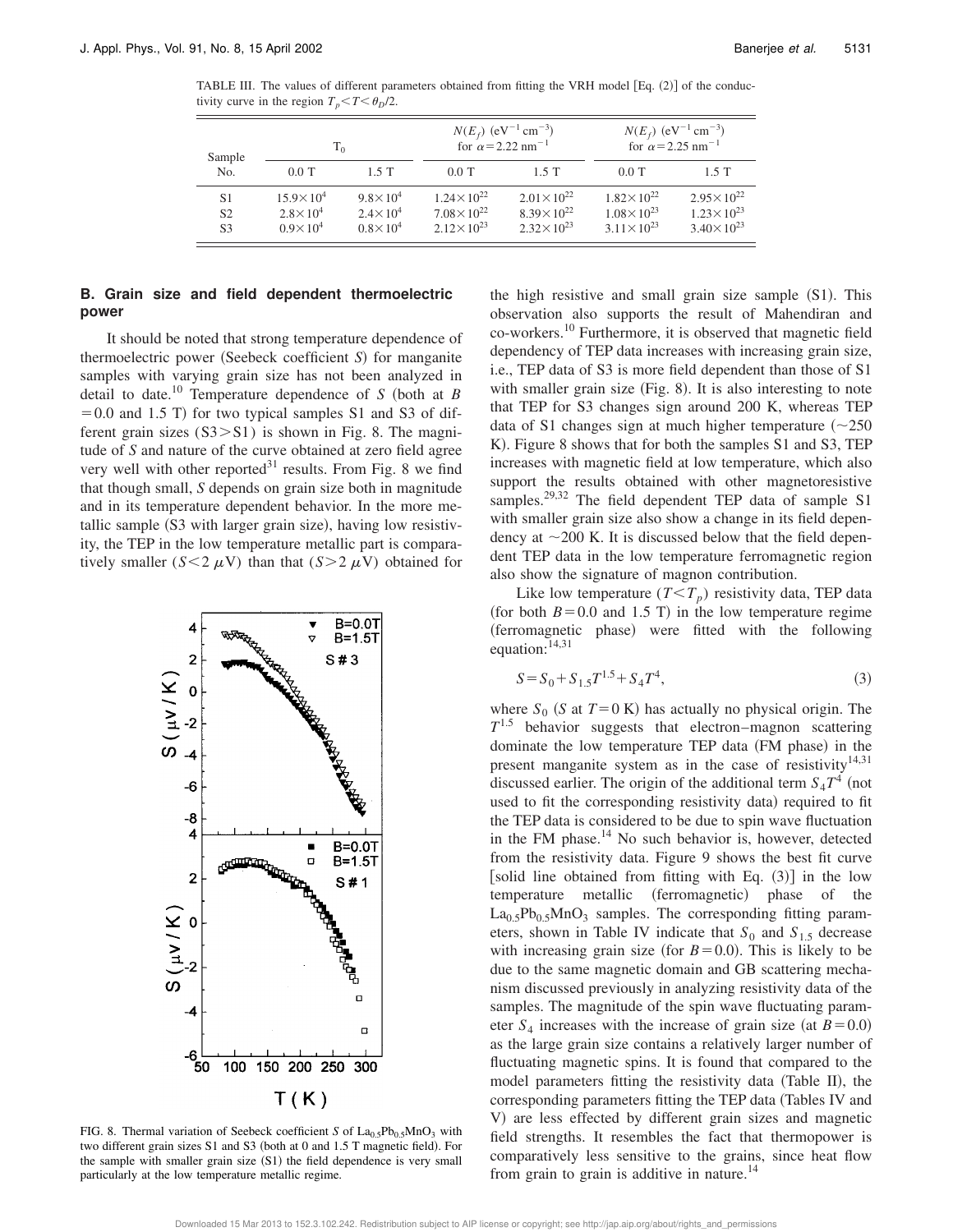![](_page_8_Figure_1.jpeg)

![](_page_8_Figure_3.jpeg)

FIG. 9. Plot of *S* as a function of temperature for  $La<sub>0.5</sub>Pb<sub>0.5</sub>MnO<sub>3</sub>$  with two different grain sizes  $S1$  and  $S3$  (both in the presence and absence of magnetic field). The solid lines represent the best fitting curves with the equation  $S = S_0 + S_{1.5}T^{1.5} + S_4T^4$ .

Recently extensive efforts have been made to discuss the polaronic transport in the high temperature  $(T>T_p)$  paramagnetic phase of the GMR system.<sup>29,33</sup> We also notice that like resistivity the high temperature TEP data fit very well with Mott's equation<sup>26</sup> of the Seebeck coefficient which has the form

$$
S = k_B / e[E_s / k_B T + \alpha'], \qquad (4)
$$

where  $E_s$  is the activation energy obtained from the TEP data.  $\alpha'$  is a constant, where  $\alpha' < 1$  suggests hopping due to small polaron and  $\alpha' > 2$  suggests the existence of a large polaron.<sup>14,34</sup> The solid line in the *S* versus  $1/T$  plot (Fig. 10) gives the best fit curve to Eq.  $(4)$ . From the slope of the curve we obtain  $E_s$ , activation energy from the TEP data for two typical samples of different grain size  $(S1$  and S3). The parameter  $\alpha'$ , obtained from fitting the curves (both for *B*  $=0.0$  and 1.5 T) are also shown in Table V for comparison. The values of  $E<sub>s</sub>$  obtained from TEP measurement (both for  $B=0.0$  and 1.5 T) are nearly 1 order of magnitude smaller than those  $(E_p)$ , Table II) obtained from the resistivity data.

FIG. 10. Variation of thermopower *S* as a function of inverse temperature  $1/T$  for two  $La<sub>0.5</sub>Pb<sub>0.5</sub>MnO<sub>3</sub>$  with different grain sizes (S1 and S3) both for the  $B=0.0$  and 1.5 T field. Solid lines are the best fits to Mott's SPH model [Eq. (4)] at high temperature  $(T > \theta_D/2)$ .

The reason for such a difference, as originally pointed out by Mott and Davis,  $^{26}$  and also recently supported by others,  $^{32,35}$ is due to the thermally activated nature of hopping transport at high temperature. The estimated value of hopping energy  $W_H$ ( $=E_p$ - $E_s$ ), both obtained in the absence and in the presence of the field is presented in Table V. It is observed that all the parameters  $E_p$ ,  $E_s$ , and  $W_H$  decrease with increasing grain size. Moreover, for a particular grain size, the parameters  $E_p$ ,  $E_s$ , and  $W_H$  decrease with the application of magnetic field and can be similarly explained as in the case of resistivity discussed above in Sec. III A. Decrease of polaron hopping energy  $W_H$  with field implies that polaronic radius  $r_p$  increases with field indicated from the relation<sup>26</sup>

$$
W_H = e^2/4\varepsilon \left( \frac{1}{r_p - 1/R} \right),\tag{5}
$$

where the polaronic radius  $r_p$  varies inversely with  $W_H$ . From the calculated values of  $\alpha'$  (Table V), for  $B=0.0$  and 1.5 T, it is seen that  $\alpha'$  < 1. This supports the validity of small polaron hopping conduction $34$  in the system of our

TABLE IV. The values of the parameters  $S_0$ ,  $S_{1,5}$ , and  $S_4$  obtained from fitting the low temperature (ferromagnetic phase) thermoelectric power data  $[Eq. (3)]$  both in the presence and absence of magnetic field.

| Sample   | $S_0$ ( $\mu$ V/K) |                | $S_{1.5}$ ( $\mu$ V/K <sup>5/2</sup> )      |                                              | $S_4$ ( $\mu$ V/K <sup>5</sup> )             |                                              |  |
|----------|--------------------|----------------|---------------------------------------------|----------------------------------------------|----------------------------------------------|----------------------------------------------|--|
| No.      | $0.0$ T            | 15T            | $0.0$ T                                     | $1.5$ T                                      | $0.0$ T                                      | $1.5$ T                                      |  |
| S1<br>S3 | 2.479<br>2.109     | 2.365<br>5.265 | $3.1 \times 10^{-4}$<br>$-2.2\times10^{-4}$ | $4.4 \times 10^{-4}$<br>$-15.5\times10^{-4}$ | $-1.01\times10^{-9}$<br>$-1.43\times10^{-9}$ | $-1.18\times10^{-9}$<br>$-0.71\times10^{-9}$ |  |

Downloaded 15 Mar 2013 to 152.3.102.242. Redistribution subject to AIP license or copyright; see http://jap.aip.org/about/rights\_and\_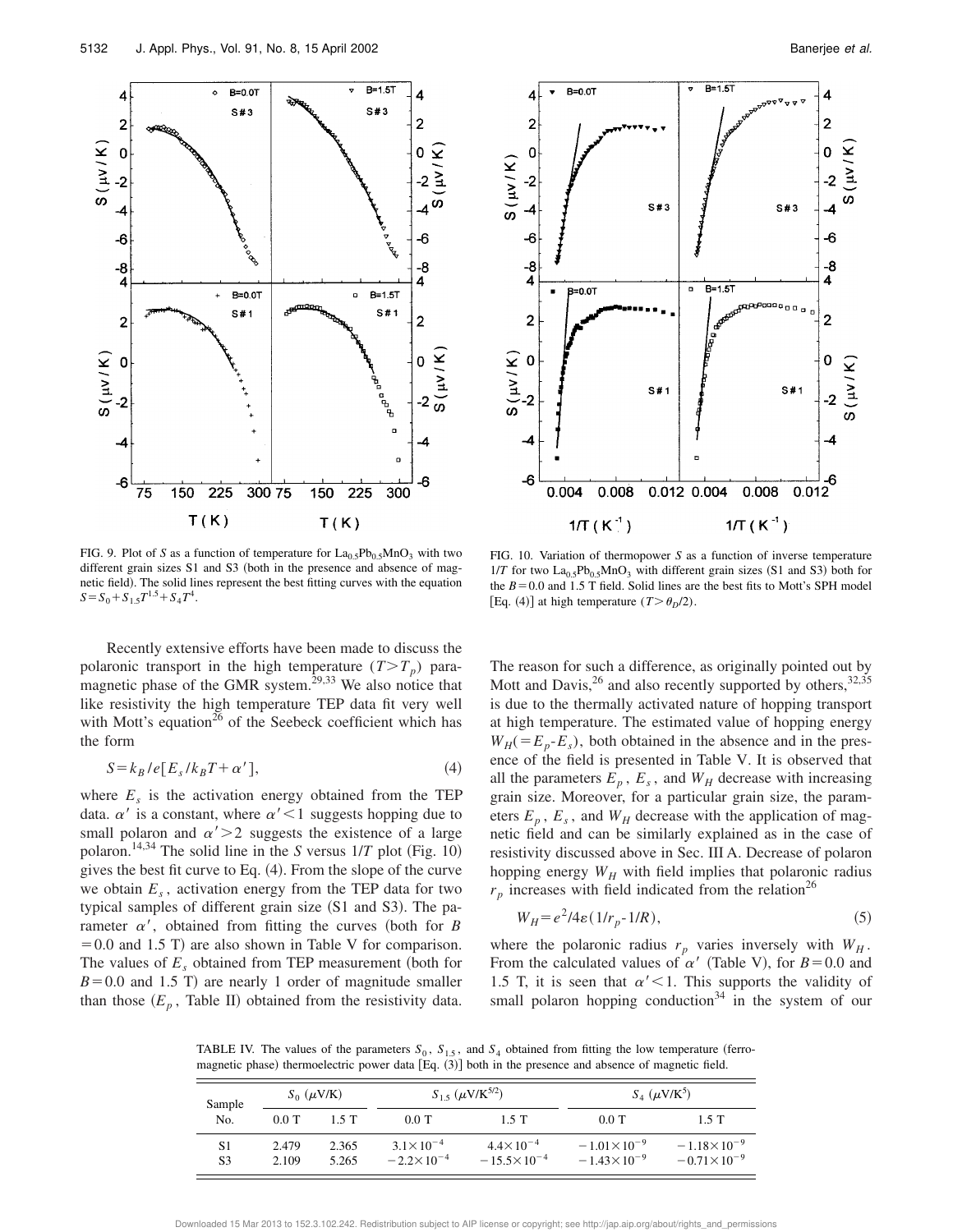TABLE V. The values of activation energies and other related parameters estimated from high temperature thermoelectric power data [Eq. (4)] of different  $La_{0.5}Pb_{0.5}MnO_3$  samples, both in the presence and absence of magnetic field.  $E_p$  values of Table II are used.

| Sample         | $E_{\rm g}$ (meV) |         | $W_H = E_p - E_s$ (meV) |        | $\alpha$ |         |
|----------------|-------------------|---------|-------------------------|--------|----------|---------|
| No.            | $0.0$ T           | $1.5$ T | $0.0$ T                 | 1.5T   | $0.0$ T  | $1.5$ T |
| S <sub>1</sub> | 8.54              | 6.62    | 115.89                  | 114.32 | $-0.38$  | $-0.31$ |
| S <sub>3</sub> | 5.33              | 4.81    | 102.50                  | 101.13 | $-0.29$  | $-0.27$ |

present investigation. Furthermore, the increase of  $\alpha'$  with field also strongly supports our observation that  $r_p$  increases with magnetic field, similar to the case of the Cr doped system studied earlier.<sup>14</sup> The estimated grain size dependent values of the polaronic radius<sup>36</sup> shown in Table I confirm that  $r_p$ gradually increase with the increase of grain size.

We have attempted to whether determine the VRH mechanism is also supported from the TEP data. Similar to the resistivity data, the high temperature TEP data have been fitted with Mott's VRH equation for thermopower,<sup>26</sup> viz. *S*  $= k_B^2/2e[(T_0T)^{1/2}(d \ln N/dE)].$  Figure 11 shows the  $S - T^{1/2}$ curve for two typical  $La<sub>0.5</sub>Pb<sub>0.5</sub>MnO<sub>3</sub>$  samples of different grain sizes  $(S1$  and  $S3)$ . Interestingly, we notice no evidence of  $T^{1/2}$  dependency of  $S(T)$  data in the said temperature range where the VRH model the corresponding resistivity data. The origin of this discrepancy was also pointed out by other researchers.32,35 However, the total scenario of the different behavior of TEP from that of resistivity is still not clear and needs further study.

#### **IV. SUMMARY AND CONCLUSION**

The electrical conductivity data of the La–Pb–Mn–O type manganite system is highly sensitive to the grain size. Thermoelectric power is, however, comparatively less sensitive to the change of grain size since heat flow from grain to grain is additive in nature. Room temperature paramagnetic susceptibility of all the sample increases (while resistivity decreases) with the increase of grain size. In the insulating

![](_page_9_Figure_8.jpeg)

FIG. 11. Thermal variation of Seebeck coefficient *S* as a function of  $T^{1/2}$  of two  $La<sub>0.5</sub>Pb<sub>0.5</sub>MnO<sub>3</sub>$  samples with different grain sizes (S1 and S3) in the absence of magnetic field showing that in contrast to the resistivity data, validity of the VRH model cannot be justified from the TEP data.

(semiconducting) regime  $(T>T_p)$ , polaron hopping (for *T*  $\geq \theta_p/2$  is valid for all the samples. With the increase of grain size, the temperature range of the validity of the VRH conduction mechanism decreases. The temperature width  $\Delta T$ ( $=T_p$ - $\theta_D$ /2) is larger for the sample with smaller grain size. In the presence of magnetic field  $\Delta T$  remains almost unchanged. Since the thermopower is less effected by the grain size of the samples, the small polaron and variable range hopping regions are difficult to distinguish from the TEP data. This might be the reason why the VRH mechanism is not clear from the TEP data (both in the presence and absence of magnetic field) though this mechanism is satisfied by the resistivity data. From fitting of the conductivity data in the insulating (semiconducting for  $T>T_p$ ) region, we come to the conclusion that both hopping energy  $W_H$  decrease and polaron radius  $r_p$  increase with the increase of grain size, even in the presence of magnetic field. Although the magnetic field dependent *S* is small it is larger in samples with larger grain size. Both resistivity and TEP data in the low temperature  $(T < T_p)$  confirm the importance of magnon-carrier scattering. The parameters fitting resistivity and thermoelectric power are also found to depend both on the grain size and the applied magnetic field. In addition to the magnon-scattering term fitting the resistivity data, a spinwave fluctuating term is required to fit the TEP data in the low temperature ferromagnetic phase (both at  $B=0.0$  and 1.5 T). Further study is necessary to shed more light on the field and grain size dependent thermopower and conductivity of the rare-earth manganites.

#### **ACKNOWLEDGMENT**

The authors are grateful to the Department of Science and Technology, Government of India for financial assistance.

- <sup>1</sup>M. McCormack, S. Jin, T. H. Tiefel, R. M. Fleming, J. M. Phillips, and R. Ramesh, Appl. Phys. Lett. **64**, 3045 (1994).
- ${}^{2}R$ . von Helmolt, J. Wecker, B. Holzapfel, M. Schultz, and K. Samwer, Phys. Rev. Lett. **71**, 2331 (1993).
- <sup>3</sup>R. Mahendiran, R. Mahesh, A. K. RayChaudhuri, and C. N. R. Rao, J. Phys. D 28, 1743 (1995).
- ${}^{4}$ C. Zener, Phys. Rev. **82**, 403 (1951).
- <sup>5</sup>A. J. Millis, P. B. Littlewood, and B. I. Shraiman, Phys. Rev. Lett. **74**, 5144 (1995).
- <sup>6</sup>B. Chen, A. G. Rojo, C. Uher, H. L. Ju, and R. L. Greene, Phys. Rev. B **55**, 15471 (1997).
- <sup>7</sup>M. Jaime, P. Lin, M. B. Salamon, and P. D. Han, Phys. Rev. B **58**, R5901  $(1998)$
- <sup>8</sup>K. Chahara, T. Ohno, M. Kasai, and Y. Kozono, Appl. Phys. Lett. **63**, 1990  $(1993).$
- <sup>9</sup>R. Mahesh, R. Mahendiran, A. K. RayChaudhuri, and C. N. R. Rao, Appl. Phys. Lett. 68, 2291 (1996).